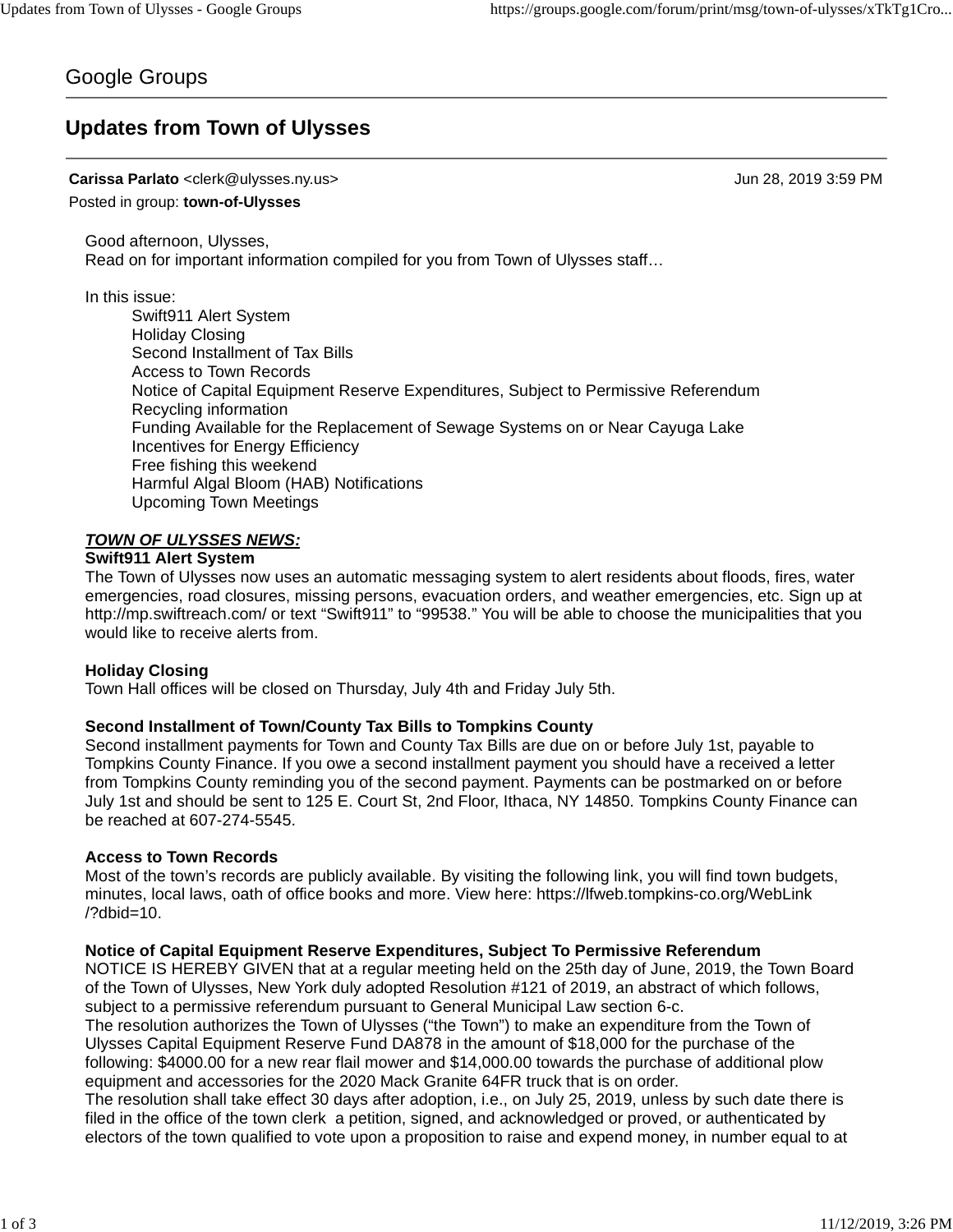least five percent of the total vote cast for governor in the Town at the last general election held for the election of state officers, but not be less than 100 in a town of the second class, protesting against the resolution and requesting that it be submitted to the qualified electors of the town, for their approval or disapproval.

View the complete resolution at https://ulysses.ny.us/pdf/2019-06-25-Notice-of-Perm-Ref--capitalreserve.pdf

## *TOMPKINS COUNTY:*

## **Recycling guidelines**

Recycling is provided for county residents by Tompkins County. Due to changes in the recycling industry, in July 2018 the county issued new guidelines for what is accepted. Only items labeled 1, 2, or 5 are currently being accepted. Below are examples of what those items may be:

\* "1" items include- soft drinks, water, ketchup, beer and mouthwash bottles; peanut butter, salad dressing and vegetable oil containers

\* "2" items include- milk jugs; juice bottles; bleach, detergent, and other household cleaner bottles; shampoo bottles; some trash and shopping bags; motor oil bottles; butter and yogurt tubs; cereal box liners

\* "5" items include- some yogurt containers; syrup and medicine bottles; caps; straws Recycling for Town of Ulysses residents is picked up every other Friday. The next pick up date is Friday, July 12. For more information, visit https://recycletompkins.org/ or call (607)273-3362.

## **Funding available for the replacement of sewage systems on or near Cayuga Lake**

The Tompkins County Health Department is in the second year of a grant program that reimburses property owners along the shore or near to Cayuga Lake for the replacement of failing or other inadequate sewage systems.

The Clean Water Infrastructure Act of 2017 established the "State Septic System Replacement Fund," a multi-year program allocating money to communities along impaired waterbodies for the replacement or repair of poorly functioning sewage systems.

Eligible property owners can be reimbursed up to 50% of costs for sewage system projects up to \$10,000. Eligibility criteria have been broadened since the initial roll-out last year to include seasonal and second homes.

Eligibility requirements and other program specific information can be found on the Division of Environmental Health's State Septic System Replacement Program webpage at http://TompkinsCountyNY.gov/health/eh/owts/ssrpfund.

## **Clean Energy funding opportunities for Commercial, Industrial, and Multifamily Properties**

The Tompkins County Business Energy Advisors (BEA) program assists business owners and facility managers in setting energy goals and understanding energy options during the earliest stages of project design and conceptualization, when it is the easiest and most cost-effective to incorporate energy efficiency improvements.

BEA has announced that the NYSERDA Clean Energy Action Plan is offering increased incentives to help communities, businesses, and individuals access reliable clean energy alternatives to natural gas. Programs support clean heating and cooling options, including ground source heat pumps and air source heat pumps, and provide technical and financial support for new construction or gut rehab projects. In addition, the Buildings of Excellence Competition can provide up to \$1,000,000 for low emission, highly efficient multifamily buildings.

For more information, visit http://tompkinscountyny.gov/bea.

## *NEW YORK STATE:*

### **Free fishing this weekend**

June 29 and 30, 2019 are two of six free fishing days in NY this year. During this time, people aged 16 and older can fish without purchasing a fishing license. Those under 16 do not need a license to fish. For more information, visit https://www.governor.ny.gov/news/governor-cuomo-announces-free-fishing-days-new-yorkstate-weekend-0.